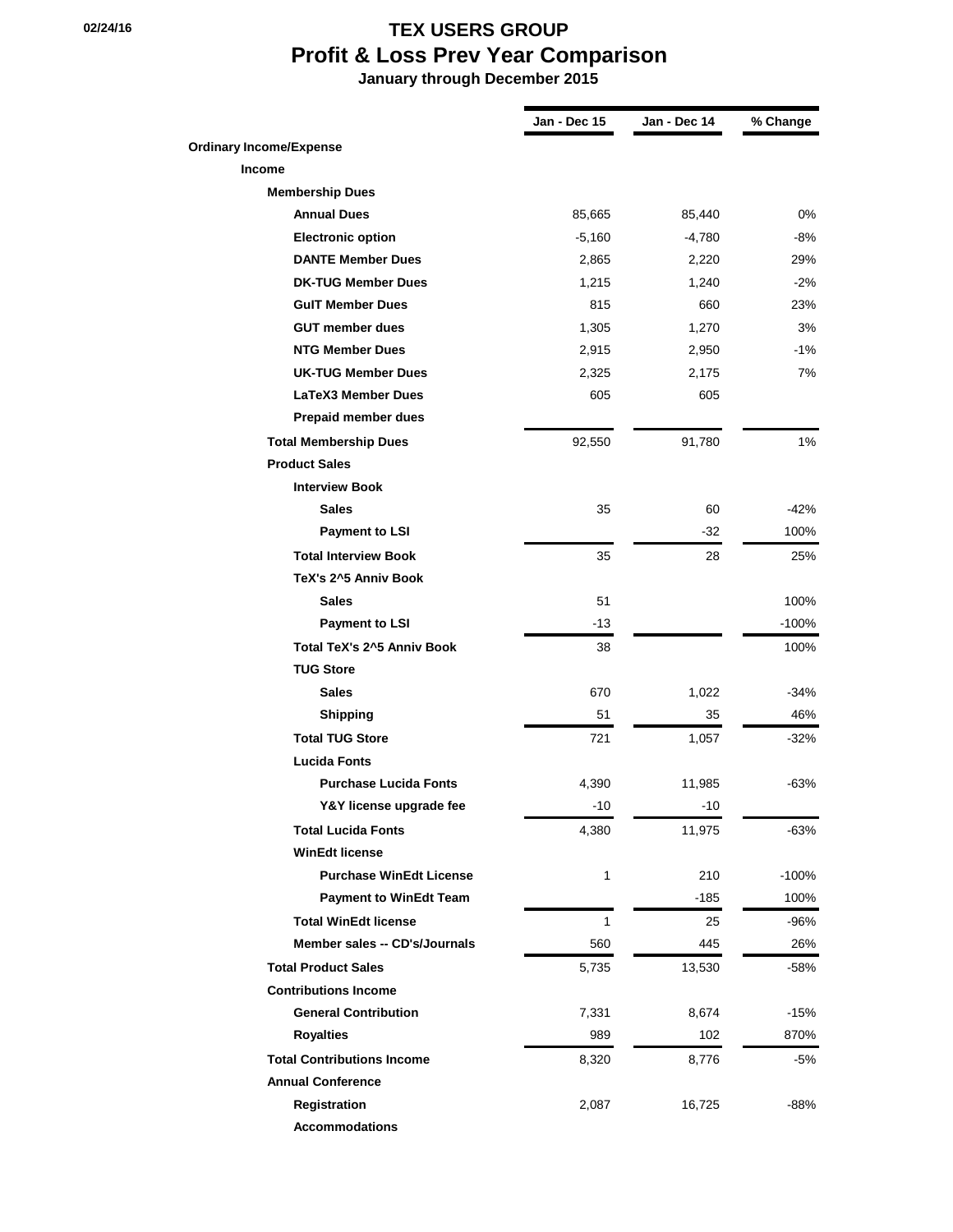## **02/24/16 02/24/16 TEX USERS GROUP Profit & Loss Prev Year Comparison**

 **January through December 2015**

|                                        | Jan - Dec 15 | Jan - Dec 14 | % Change |
|----------------------------------------|--------------|--------------|----------|
| <b>Banquet</b>                         |              | 3,640        | $-100%$  |
| <b>Donations</b>                       |              | 1,845        | $-100%$  |
| <b>Expense - Hotel</b>                 |              | -6,372       | 100%     |
| <b>Expense - Banquet</b>               |              | $-4,032$     | 100%     |
| Tshirts/mugs/totes/misc                |              | $-2,430$     | 100%     |
| <b>Expense - Other</b>                 | $-250$       | -656         | 62%      |
| <b>Total Annual Conference</b>         | 1,837        | 8,720        | -79%     |
| <b>Interest Income</b>                 | 484          | 425          | 14%      |
| <b>Advertising Income</b>              | 320          | 390          | $-18%$   |
| <b>Services Income</b>                 | 2,616        | 671          | 290%     |
| <b>Bursary</b>                         |              |              |          |
| <b>Contributions In</b>                |              |              |          |
| <b>Total Bursary</b>                   |              |              |          |
| <b>CTAN donations</b>                  |              |              |          |
| <b>Contributions in</b>                |              |              |          |
| <b>Total CTAN donations</b>            |              |              |          |
| <b>TeX Development Fund</b>            |              |              |          |
| <b>Contributions In</b>                |              |              |          |
| <b>Total TeX Development Fund</b>      |              |              |          |
| LaTeX 3                                |              |              |          |
| <b>Contributions In</b>                |              |              |          |
| <b>Total LaTeX 3</b>                   |              |              |          |
| <b>MacTeX donation</b>                 |              |              |          |
| <b>Total Income</b>                    | 111,862      | 124,292      | $-10%$   |
| <b>Cost of Goods Sold</b>              |              |              |          |
| <b>Membership Drive</b>                |              | 256          | $-100%$  |
| <b>TUGboat Prod/Mailing</b>            | 17,722       | 18,703       | -5%      |
| <b>Software Production/Mailing</b>     | 3,200        | 3,076        | 4%       |
| <b>Postage/Delivery - Members</b>      | 2,147        | 2,294        | -6%      |
| Lucida Sales Accrual B&H               | 2,195        | 5,993        | $-63%$   |
| <b>Member Renewal</b>                  | 412          | 406          | 1%       |
| <b>Total COGS</b>                      | 25,676       | 30,728       | $-16%$   |
| <b>Gross Profit</b>                    | 86,186       | 93,564       | $-8%$    |
| <b>Expense</b>                         |              |              |          |
| <b>Contributions made by TUG</b>       |              |              |          |
| <b>Bursary</b>                         | 2,000        | 2,000        |          |
| <b>Total Contributions made by TUG</b> | 2,000        | 2,000        |          |
| <b>Office Overhead</b>                 |              |              |          |
| Gifts                                  |              | 403          | $-100%$  |
| <b>Corporation fees</b>                | 92           | 127          | $-28%$   |
| <b>Credit card/Bank charges</b>        |              |              |          |
| PayPal fees                            | 799          | 762          | 5%       |
| <b>Bank Service Charges</b>            | 309          | 240          | 29%      |
| <b>Bankcard Merc Fees</b>              | 3,908        | 4,164        | $-6%$    |